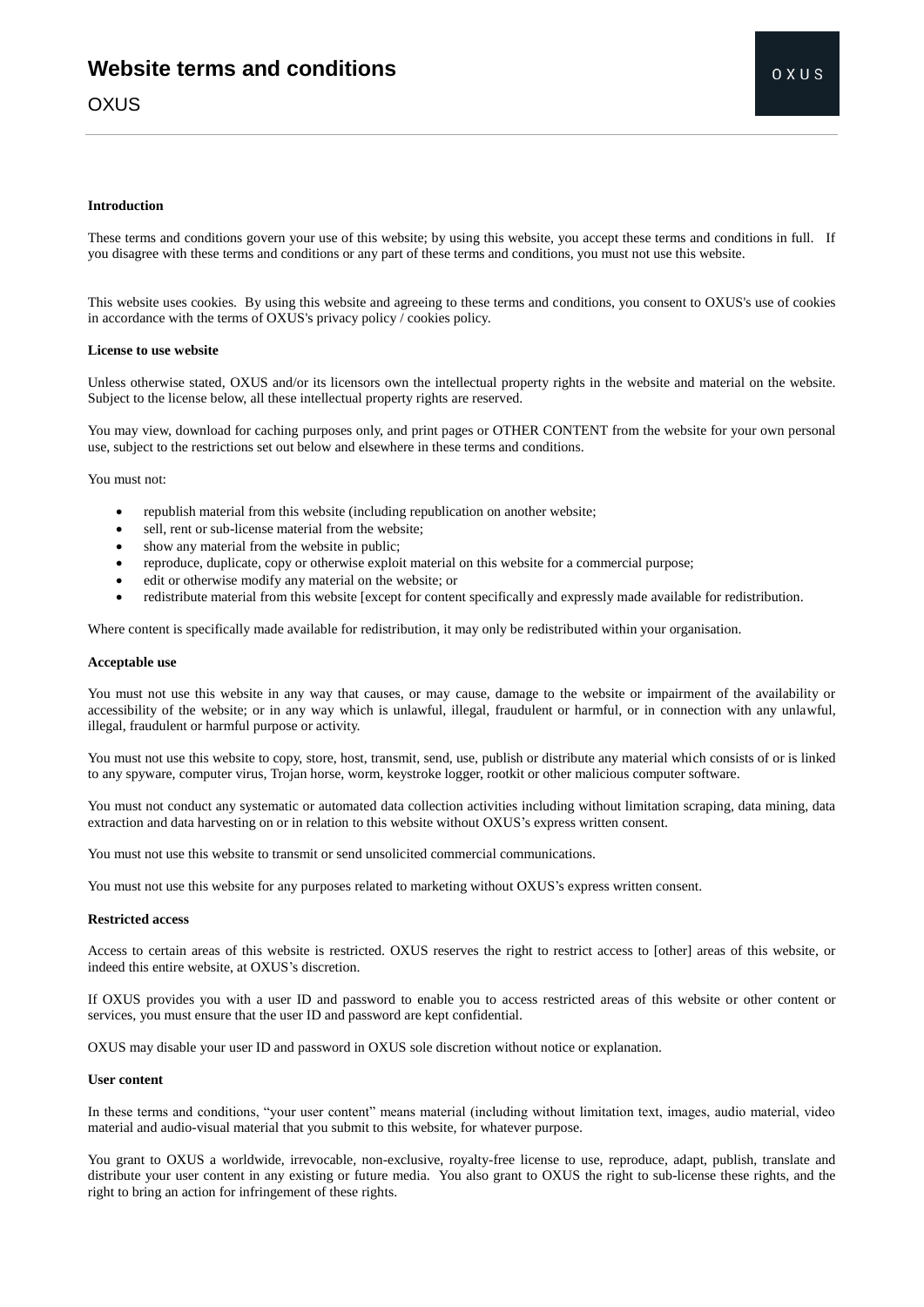# **Website terms and conditions**

# **OXUS**

Your user content must not be illegal or unlawful, must not infringe any third party's legal rights, and must not be capable of giving rise to legal action whether against you or OXUS or a third party (in each case under any applicable law).

You must not submit any user content to the website that is or has ever been the subject of any threatened or actual legal proceedings or other similar complaint.

OXUS reserves the right to edit or remove any material submitted to this website, or stored on OXUS's servers, or hosted or published upon this website.

Notwithstanding OXUS's rights under these terms and conditions in relation to user content, OXUS does not undertake to monitor the submission of such content to, or the publication of such content on, this website.

# **No warranties**

This website is provided "as is" without any representations or warranties, express or implied. OXUS makes no representations or warranties in relation to this website or the information and materials provided on this website.

Without prejudice to the generality of the foregoing paragraph, OXUS does not warrant that

- this website will be constantly available, or available at all; or
- the information on this website is complete, true, accurate or non-misleading.

Nothing on this website constitutes, or is meant to constitute, advice of any kind. If you require advice in relation to any [legal, financial or medical matter you should consult an appropriate professional.

# **Limitations of liability**

OXUS will not be liable to you (whether under the law of contact, the law of torts or otherwise) in relation to the contents of, or use of, or otherwise in connection with, this website:

- [to the extent that the website is provided free-of-charge, for any direct loss;]
- for any indirect, special or consequential loss; or
- for any business losses, loss of revenue, income, profits or anticipated savings, loss of contracts or business relationships, loss of reputation or goodwill, or loss or corruption of information or data.

These limitations of liability apply even if [NAME] has been expressly advised of the potential loss.

### **Exceptions**

Nothing in this website disclaimer will exclude or limit any warranty implied by law that it would be unlawful to exclude or limit; and nothing in this website disclaimer will exclude or limit OXUS's liability in respect of any:

- death or personal injury caused by OXUS's negligence;
- fraud or fraudulent misrepresentation on the part of OXUS; or
- matter which it would be illegal or unlawful for OXUS to exclude or limit, or to attempt or purport to exclude or limit, its liability.

# **Reasonableness**

By using this website, you agree that the exclusions and limitations of liability set out in this website disclaimer are reasonable.

If you do not think they are reasonable, you must not use this website.

### **Other parties**

You accept that, as a limited liability entity, OXUS has an interest in limiting the personal liability of its officers and employees. You agree that you will not bring any claim personally against OXUS officers or employees in respect of any losses you suffer in connection with the website.

Without prejudice to the foregoing paragraph, you agree that the limitations of warranties and liability set out in this website disclaimer will protect OXUS officers, employees, agents, subsidiaries, successors, assigns and sub-contractors as well as OXUS.

### **Unenforceable provisions**

If any provision of this website disclaimer is, or is found to be, unenforceable under applicable law, that will not affect the